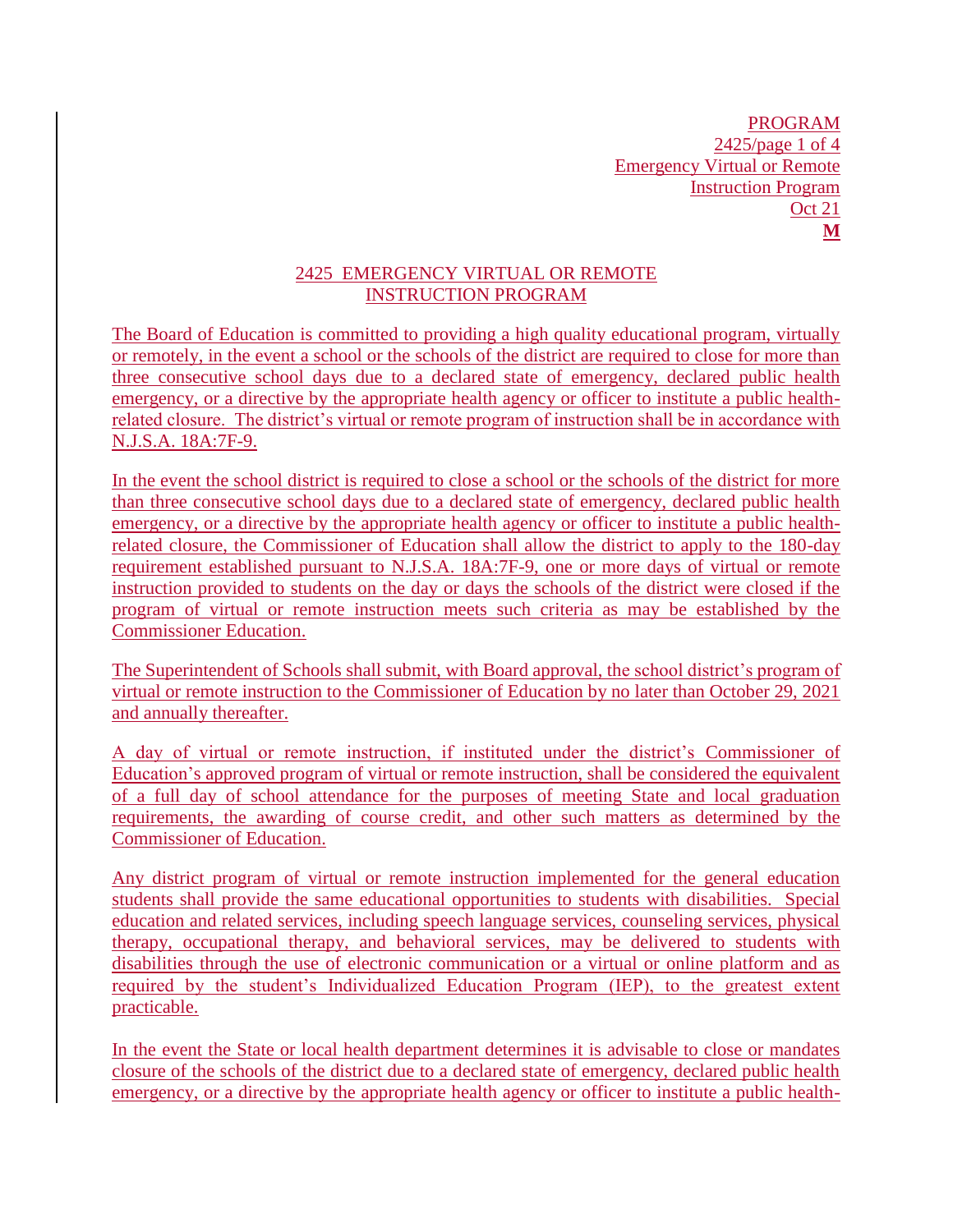related closure, the Superintendent shall have the authority to implement the school district's program of virtual or remote instruction. The Superintendent shall consult with the Board prior to such decision, if practicable. The Superintendent shall ensure that students, parents, staff, and the Board are informed promptly of the Superintendent's decision.

Nothing in N.J.S.A. 18A:7F-9 and this Policy shall be construed to limit, supersede or preempt rights, privileges, compensation, remedies, and procedures afforded to public employees or a collective bargaining unit under Federal or State law or any provision of a collective bargaining agreement entered into by the school district.

In the event of the closure of a school or the schools of the district due to a declared state of emergency, declared public health emergency, or a directive by the appropriate health agency or officer to institute a public health-related closure for a period longer than three consecutive school days:

1. District employees shall be entitled to compensation, benefits, and emoluments pursuant to the provisions of N.J.S.A.  $18A:7F-9.e.(1)$  and (2).

2. The district shall continue to make payments of benefits, compensation, and emoluments pursuant to the terms of a contract with a contracted service provider in effect on the date of the closure as if the services for such benefits, compensation, and emoluments had been provided, and as if the school facilities had remained open pursuant to the provisions of N.J.S.A. 18A:7F- $9.e.(3).$ 

3. The district shall be obligated to make payments for benefits, compensation, and emoluments and all payments required pursuant to N.J.S.A. 18A:6-51 et seq., to an educational services commission, county special services school district, and a jointure commission, and under any shared services agreement and cooperative contract entered into with any other public entity pursuant to the provisions of N.J.S.A. 18A:7F-9.e.(4).

4. An educational services commission, county special services school district, and a jointure commission shall continue to make payments of benefits, compensation, and emoluments pursuant to the terms of a contract with a contracted service provider or a shared services agreement in effect on the date of the closure as if the services for such benefits, compensation, and emoluments had been provided, and as if the school facilities had remained open pursuant to the provisions of N.J.S.A. 18A:7F-9.e.(4).

The provisions of N.J.S.A. 18A:7F-9.e.(1) though (4) shall not apply to any employee whose weekly hours of work are reduced, and to whom unemployment benefits are provided, pursuant to a shared work program approved pursuant to the provisions of N.J.S.A. 43:21-20.3 et seq. A contracted service provider, educational services commission, county special services school district, or jointure commission shall notify the district with which it has entered into a contract to provide services of its intent to reduce the hours of work of its employees pursuant to a shared work program approved pursuant to the provisions of N.J.S.A. 43:21-20.3 et seq.